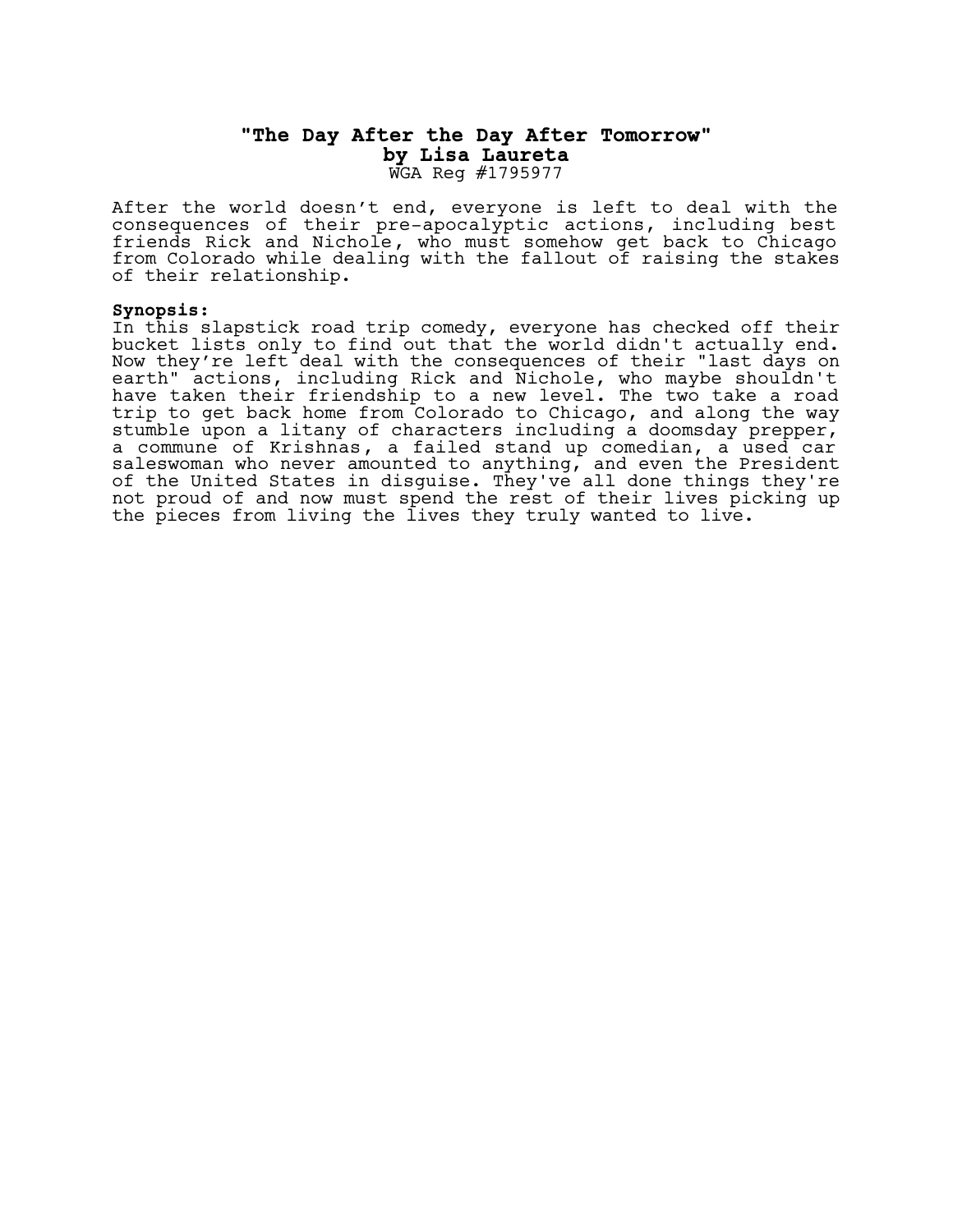Upon waking up in a Christmas theme park at the base of Pike's Peak in Colorado Springs, Rick and Nichole turn on the radio in their De Loreon to hear a DJ announce that the world hasn't ended. Scientists got it wrong and it was just a series of storms. The two flash back to the night before, when their bff status turned into passionate lovemaking. They agree to ignore this for the time being just before Shitty Santa pulls in updating them on the current state of the world. He soon nods off from the heroine he became addicted to when he thought the world was ending. Nichole and Rick stock up on fuel and hit the road where they make plans to get more cigarettes due to their new addiction brought on by apocalyptic thoughts.

Once in Denver, they meet a couple who appear to be on methamphetamines, a condition that's in no way related to the apocalypse. Flashbacks of the President interrupting a Seventeens concert with an apocal-update reveal the reason for Rick and Nichole being at the base of Pike's Peak. The two soon continue along their journey on I-80 until they run out of gas. They cuddle overnight, only for warmth, and walk to a nearby used car lot for something more practical the next morning. A used car saleswoman/murderer convinces Rick and Nichole that Segway scooters are the best way to get back home. They putter along but eventually have to pull over their Segways to hunt for food before coming across a dead falconer and his live pet falcon. The falcon is adopted and the trio follow the sound of a faint cry to discover Loud shirt Larry, a terrible stand up comic who relied on his Hawaiian shirt for material, only to watch it burn in a riot fire. They camp with him until morning when, hopeless and delirious, Loud Shirt Larry takes a bunch of pills testing out his new "props" for material before falling to a hilarious death.

As their travels resume they're taken in by a gang of Krishnas. Nichole calls out Rick for acting jealous over the way she and Loud Shirt Larry "flirted." A big fight leads to Rick storming off. Nichole realizes her true feelings for Rick by talking with the only female Krishna. She hops back onto her Segway to find Rick and reveal her love, making her way to the Doomsday Prepper's property where she's nearly shot on site before Rick saves her. He's been staying there and invites her to as well. They stay in the bunker for a bit, before realizing that they're actually prisoners. The two narrowly escape in a Segway chase, eventually making it back to the freeway.

Rick and Nichole are nearly to Chicago when they spot a Mr. Rat's Pizza Emporium. They pull off and find the President in a disguise only the government could afford: a fake mustache. They talk him into taking back his podium, and in return he offers them a helicopter ride that goes from super badass to just plain bad. The two wake up in a Chicago hospital where Nichole finally reveals her true feelings for Rick, just before realizing their doctor is not a real doctor. They escape the hospital, walking the streets of Chicago surrounded by rubble, debris, crashed trains and burned cars. They finally make their way back to Nichole's cherished studio apartment only to discover it's been sold to a Polish woman who, as luck would have it, smokes like a chimney and has some space for rent in the closet. Nichole and Rick move in, The Seventeens are back on the air, and all is right with the world...until the impending meteor hits.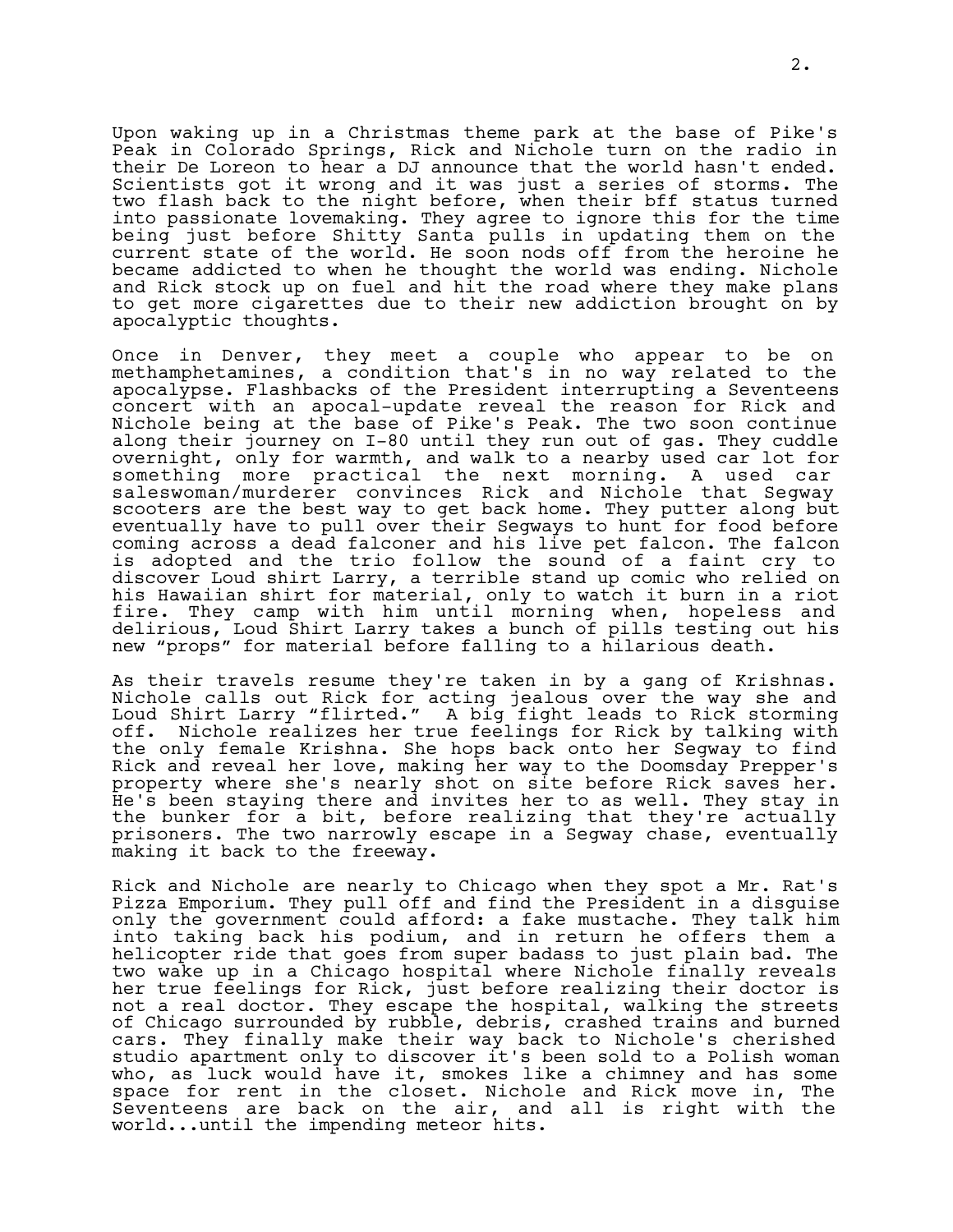## **MAIN CHARACTERS:**

NICHOLE: Early 30's, hipster boho style, average looking to cute. She's hilarious with perfect timing. Kristen Schaal meets Zooey Deschanel

Nichole thought she had it all figured out, until her recent break up. She has lived in the city for years and knows the value of a great studio apartment when she finds one. Lacking any sort of excitement in her bucket list, Nichole was left with not much else to do in an apocalyptic situation than call her long time best friend Rick and do whatever he was planning.

RICK: Early to mid 30's, average looking to handsome, not much to say about hiss style, he's also hilarious with perfect timing, a younger Ed Helms type

Rick has been in love with Nichole for years, and has just been waiting out her relationships with the idea that eventually he'll speak up about his feelings. He works as a counselor at a suicide hot line and has little to no relationship with his waspy parents back east. He was more than happy to take Nichole to a place she'd never been before when he heard the world was ending, but wanted to do it in a style that only a De Loreon can bring.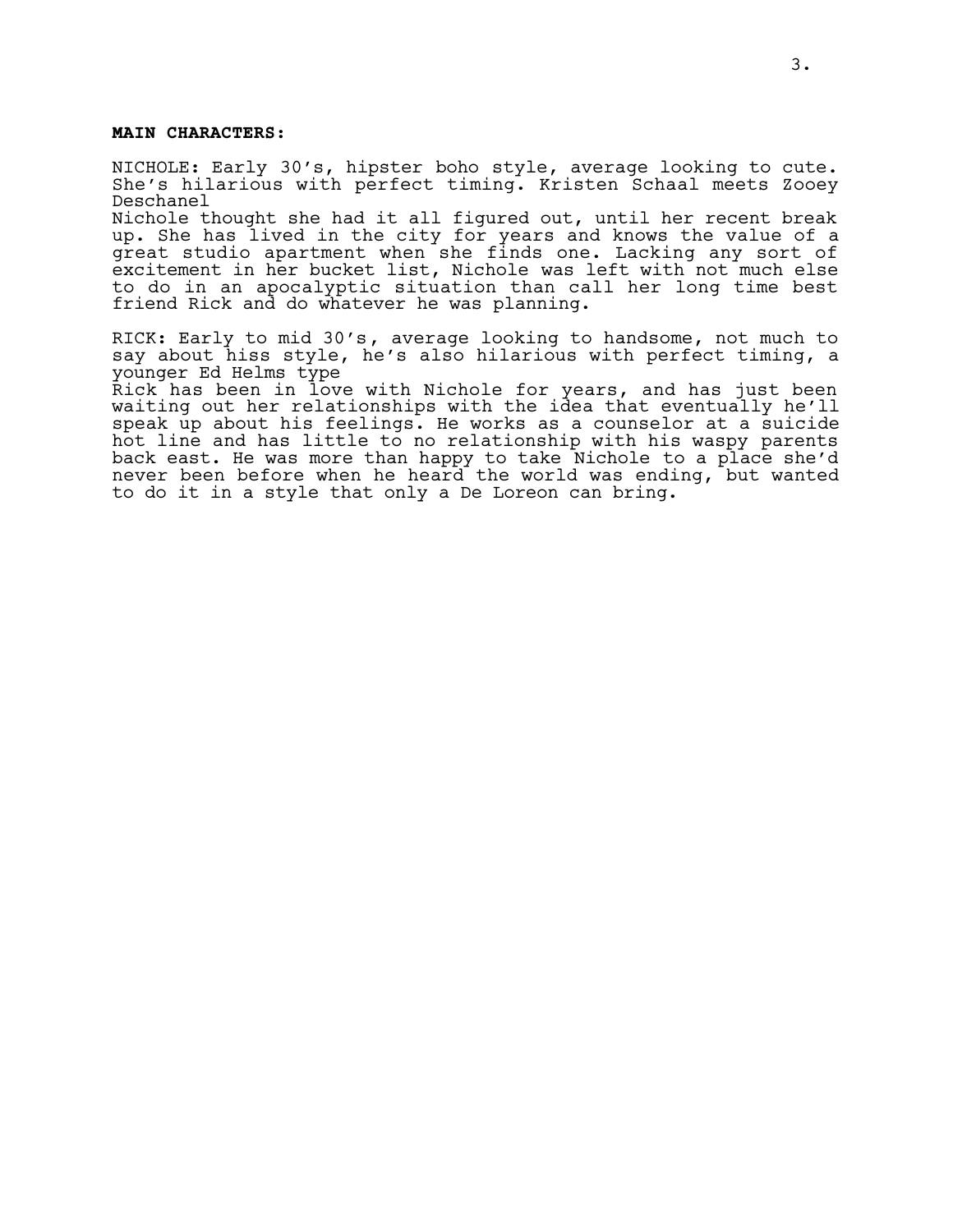## **THE PEOPLE WE MEET BRIEFLY ALONG THE WAY:**

Radio Host: Mid to late 30's, annoying He's a huge fan of sound effects and knows that one day, somehow, he will make the world a better place. There's nothing that can keep him from his broadcast, not even the end of the world.

Scientist 1 (Harold): 40's, a sweet man but clumsy HAROLD rarely gets things wrong, but when he does, he'll throw just about anyone under the bus.

Scientist 2: 40's, we only ever hear her voice She's sick of Harold always throwing her under the bus.

Shitty Santa: Mid to late 40's, Caucasian male Before he was Santa, ED had a family and a great job as an accountant. Things took a turn for the worst when in a drunken rage, he accused his wife of cheating which she used as an excuse to leave. He's always been a fan of jazz and in many alcohol fueled fantasies has wondered what it would be like to do harder things. He, like many others, used the apocalypse as an excuse to finally give it a shot.

Homeless Man: could be 30, could be 60, addicted to meth He's lost his teeth and his trust for people. Suffers from violent mood swings and will turn on anyone for no reason. Loves hot dogs.

Homeless Woman: like her male counterpart, ageless Also missing many teeth as well as rational thought and the ability to reason. Loves garbage.

Murderer/Used Car Saleswoman: 30's, pretty, crazy, Melissa McCarthy type She's never lived up to her father's expectations, so she kills him just before proving herself to be the best damn saleswoman this side of the Mississippi.

Falcon: a beautiful bird After Falcon lost his falconer, he was left with no alternative than to eat the remains. He feels regret for this, but also knows he's just a Falcon. He is loyal to a fault, a great hunter, and a stylish accessory.

Loud Shirt Larry: Carrot Top meets Louie CK, (more Louie than Carrot) After several divorces, this comic realized his only true love could be the road. An apocalyptic riot caused a fire that engulfed his Hawaiian shirt in flames, thus ruining all of his Hawaiian shirt jokes, which were the bulk of his material and really what he's famous for. A terrible person, we're all glad to see him die.

Krishna 1: early 40's, chubby, bald but for the pony tail, wears beads He left behind his entire world when the Krishnas came to his community college and gave him a book about environmentalism. But his world wasn't that great to begin with so there wasn't a lot to leave.

The other Krishnas: various ages and races, all with that terrible